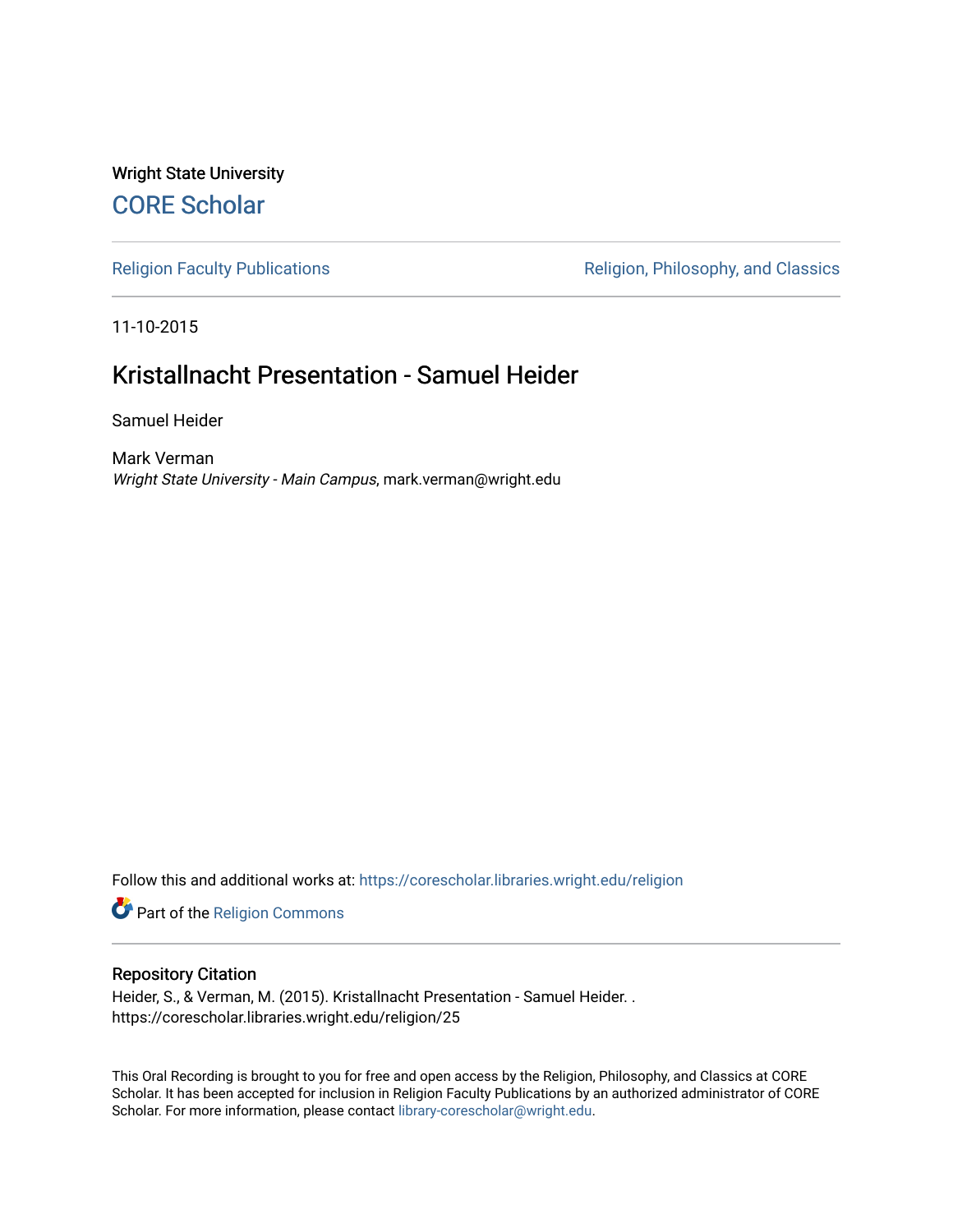# **WRIGHT STATE UNIVERSITY Department of Religion, Philosophy, and Classics Kristallnacht Commemorative Lecture**

### **Event Information**

| Event date:          | 11/16/2015                                                                                                     |
|----------------------|----------------------------------------------------------------------------------------------------------------|
| Moderator:           | Mark Verman, Professor and Zusman Chair in Judaic Studies,<br>Department of Religion, Philosophy, and Classics |
| <b>Guest Speaker</b> | Mr. Samuel Heider, Holocaust survivor                                                                          |

### **Transcript**

Mark Verman: Alright, we'll get started. Welcome to all of you, and for those of you that have to stand, on one hand I'm sorry that you're being put out a bit, but on the other hand, sometimes it's good to stand, especially for important events. My name is Mark Verman, and I occupy the Zusman Chair in Judaic Studies here at Wright State for some sixteen years now, and then annually I've orchestrated an event commemorating Kristallnacht. Some of you are aware of the historical events that happened in 1938 in Germany, in November of '38, in which the Nazis and their allies destroyed hundreds of synagogues. Kristallnacht means "the night of glass", literally, "the night of broken glass". They arrested Jews that were caught in the street, a number of Jews were murdered, Jewish businesses were destroyed- it was really the start of the Holocaust. (Pause) And so each year, then, we put on a program. [Pause] And before I introduce our distinguished speaker, I'd like to first of all acknowledge the various co-sponsors of the event, all of you wouldn't have come out had it not been for the hard work of Professor Susan Carrafiello, who is the director of the Honors Program here; Dr. Ava Chamberlain, who is the chair of the Religion Department; Stephanie Bange, who directs the Frydman Holocaust- I'm sorry, the Frydman Educational Resource Center in Allyn Hall; and Renate Frydman and Tom Martin, who co-direct the Dayton Resource Center. The Dayton Resource Center a number of years ago donated its materials to the Frydman Educational Resource Center in Allyn Hall, so if you're ever doing any kind of research on the Holocaust, or if you're interested in the topic, you want to look at any of the recent movies, please take advantage of this amazing resource that we have here at Wright State. Our featured speaker this evening is Mr. Samuel Heider, who is a Holocaust survivor extraordinaire. He is in his young 90's, and as they say in Yiddish, we wish him the best of health, "Biz hundert un tsvantsik"- "May you live to be 120 years old."

Samuel Heider: Biz hundert un tsvantsik.

Mark: Yes, exactly, until 120 [*years*], which is the Biblical limit for a person's age.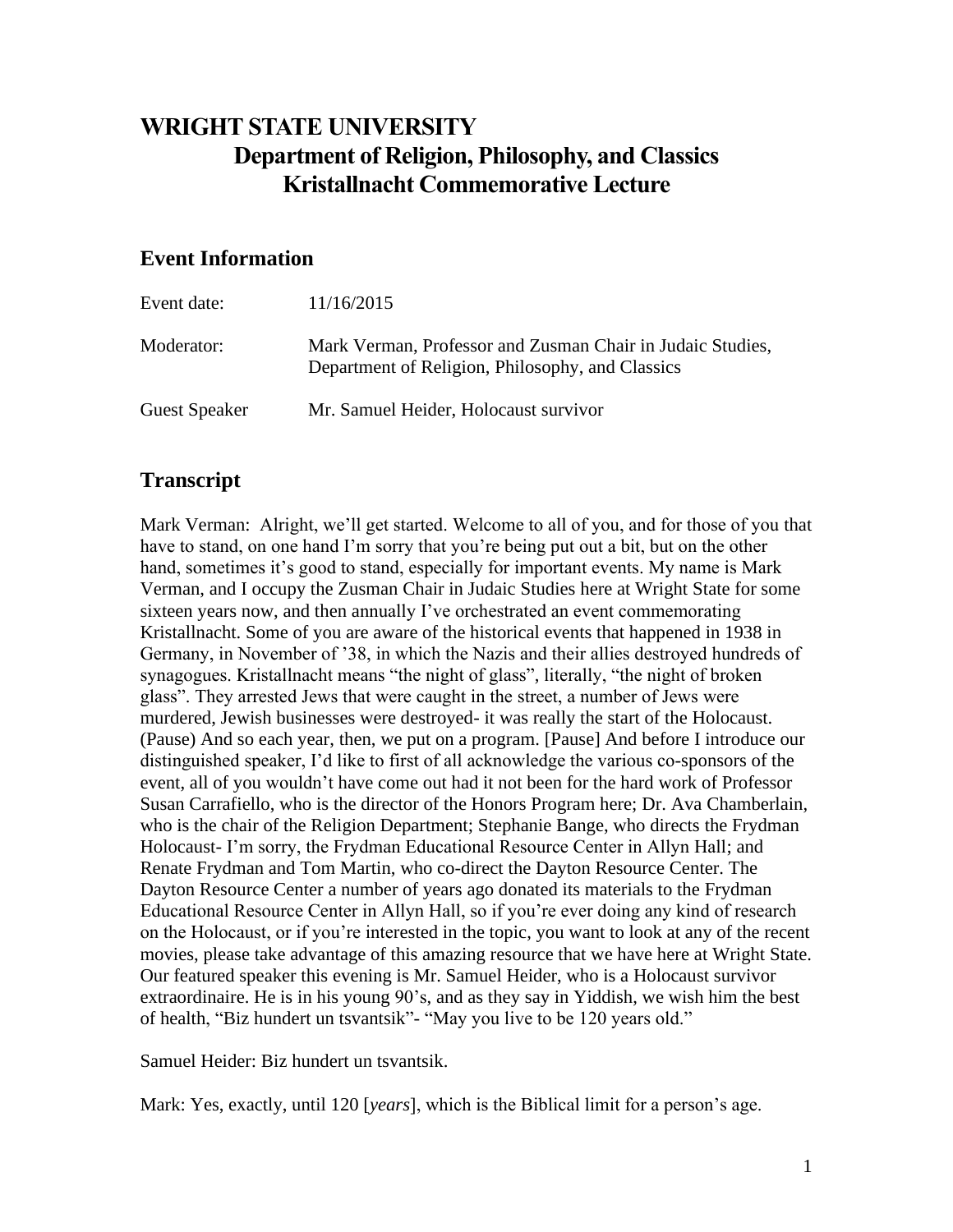Samuel: Moses.

Mark: Yeah. So, therefore potentially, you know, he could come back for another 30 times and talk to us.

Samuel: Oh, yeah. So, I still have 30 years to go, right?

Mark: Exactly, right.

Samuel: Not bad.

Mark: Usually, when I introduce the event, then I try and be very brief, but I want you to really appreciate how extraordinary it is to have Mr. Heider in our midst and willing to talk about his experiences. First of all, it's very difficult for someone like him to talk about what happened to him and his family. It really is a tremendous burden on him or any survivor to recall and re-experience the traumatic events of surviving years in these infamous concentration camps like Auschwitz and Dachau; it really takes a tremendous psychological and physical burden that we're placing upon him. And therefore, I'd like all of us to pledge to do the following, since obviously this is a free event, it's open to the public; but I'm sure that some day in the future, you'll be confronted by a Holocaust denier, by somebody that says "Oh, it never happened, you know, it's all fabricated. So what if it's written in books?" And what I'd like you to do is to be able to tell them that you know it's true, what they see, because you heard from somebody that actually was there. And so, take that seriously. (Pause) One of the reasons why it's so extraordinary that Mr. Heider is able to talk to us this evening is that he's from Poland, and in 1939, then, there were approximately 3.3 million Jews living in Poland. And of those 3.3 million, half of them perished at the hands of the Nazis during the Holocaust-

Samuel: More than half.

Mark: More, okay. So, in any case, some 90%, in other words, only about one out of ten Polish Jews actually survived the war. And so therefore, to have somebody who even lived until 1945, coming from Poland, is amazing. But now we're 70 years on. I mean, I can't even calculate how many of the survivors, the Polish Jewish survivors, are alive today to be able to tell the story. I've asked Mr. Heider to not only talk about his experiences during the war, but also to tell us a little about his life beforehand, because I want you to realize that survivors aren't just simply individuals that are bracketed by their wartime experience; they had lives before, they had lives afterwards, they're real people. And so that's one of the benefits of having somebody like Mr. Heider come and talk to us and share his experiences with us. After his presentation, then, he has asked to say a special prayer in Hebrew, the El Malei Rachamim, "God who is full of mercy." It's a traditional memorial prayer that's recited for the departed, and so after he speaks, he'll speak for somewhere around 50 minutes to an hour; I've told him and many times he asked me as we were preparing for tonight, "How long can I speak? Maybe I should say this, maybe I should say that," so I told him "Say whatever you want"-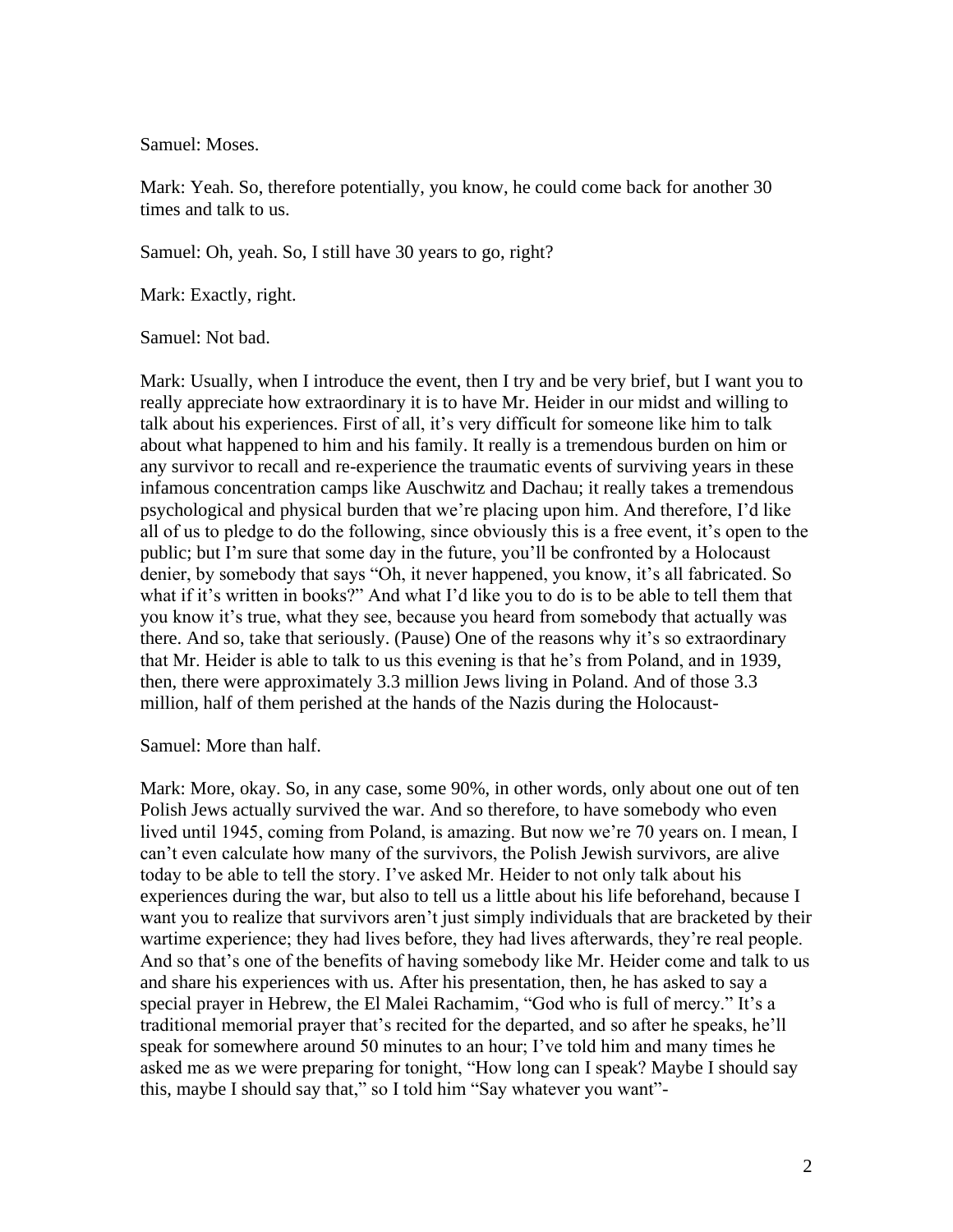Samuel: Twenty-four hours.

Mark: Twenty-four hours, okay.

Samuel: And I still wouldn't tell everything what happened to me.

Mark: Okay, so it'll take him twenty-four hours to actually get through his entire story. And, you know, we have patience, this is what we're doing this evening. So, at this point, I'd like us all to give a warm welcome to Mr. Heider.

(Applause)

Samuel: Thank you.

(Pause as Mr. Heider stands, adjusts his glasses, and moves to the podium)

Samuel: Thank you Mark for doing introduction, and welcome all of you here tonight. So, I'm gonna begin with: Ladies and gentlemen, today I'm going to speak to you about my experiences before the Holocaust and during the Holocaust. My name is Sam Heider, I was born in Poland in a small village by the name of Byakov, which is in Polish. I was the son of Jewish farmers. We were six children; three brothers, three sisters, my mother, my father. In addition to our family, there were four more Jewish families living in this particular village. All farmers, all related to each other. This in itself was very, very rare for Jews to own farmland in Poland. But in our case, this farm was passed on from generation to generation. In a way, we were very fortunate to own this farm. Being a Jew in Poland with farmland wasn't easy, and especially for me. I was the only Jewish boy in school. I would get up six o'clock in the morning, run five kilometers, so I would be the first one in school, so I wouldn't get beat up by my schoolmates. But on the way home, they made up for it. Growing up as a Jewish boy in Poland, in a small village, I didn't quite understood the word "anti-Semite" or calling me "Żyd," "Jew." And when I asked my father, "Why do the Polish children call me Jew?" he said "Don't think nothing of it. You are Jewish, that's why they call you Jew." However, they call me "Jew" for anti-Semitic reason. But, in spite of the physical and verbal abuse we endured, Jews in Poland lived a happy and very traditional Jewish life. Jews lived in Poland for generations, and Jews kept multiplying until the Jewish population reached 3.5 million. In a country of 35 million Poles, every tenth person in Poland was Jewish; nowhere in the world would have 10% being Jewish. Jews in Poland built a tremendous amount of synagogues, the most famous rabbis, cantors, in the world. Jews had the same rights as the Poles. Jews served in the Polish army, including my father, who served in the World War I, and my brother in World War II. Even in small towns and villages such as ours, with only four Jewish families, we lived a happy and a very traditional Jewish life. However, life in Poland changed when Marshalek Józef Pilsudski passed away in 1935. After Pilsudski passed away, anti-Semitism in Poland spread more than before his death. In 1936, a pogrom broke out in a small town by the name of Przytyk. The Jews of Przytyk put up a courageous fight, which the Poles didn't expect. They dismantled all the horses, broke up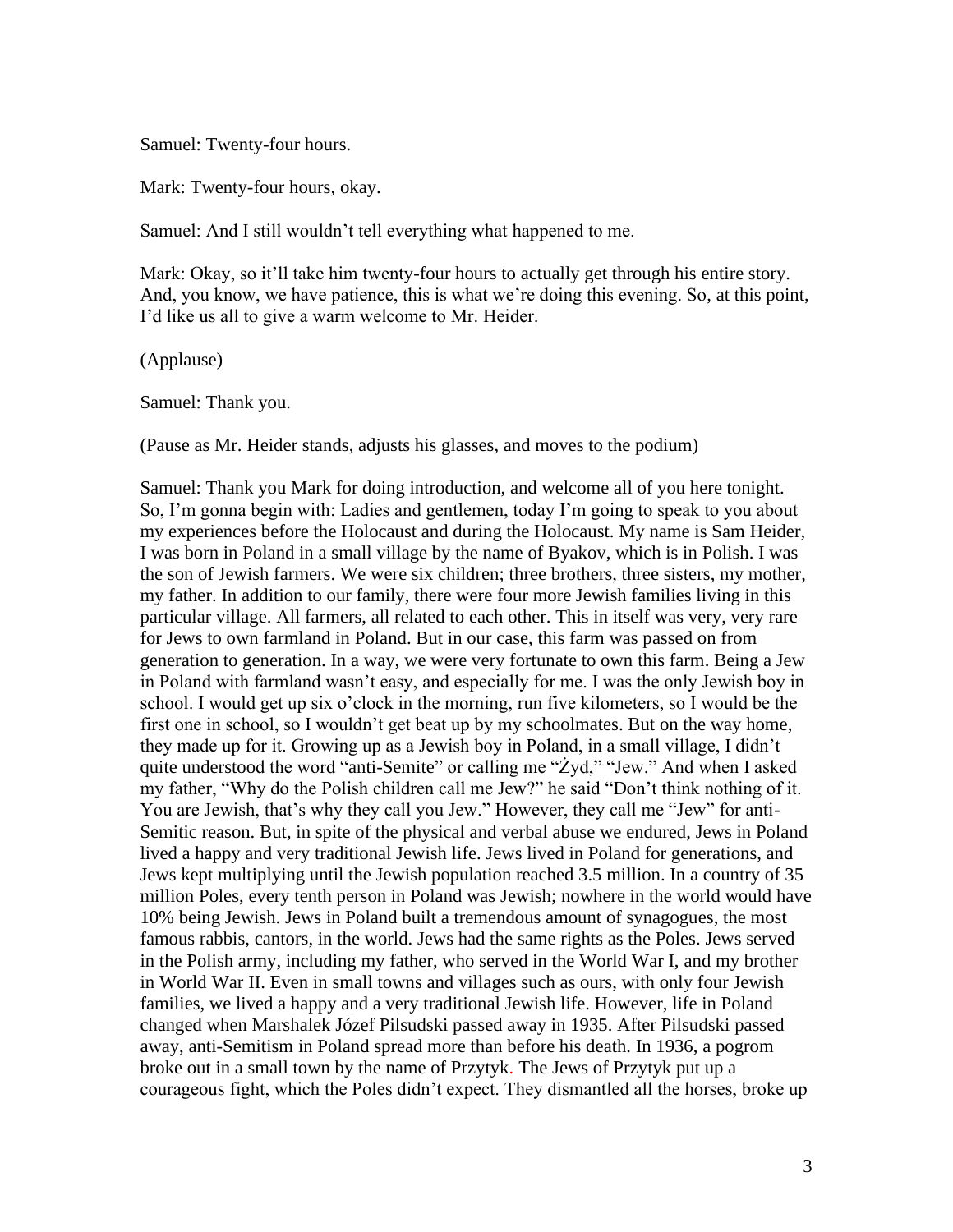all the wagons, and the Poles begged the Jews to let them go home. And Przytyk became known all over the world; the Jews of Przytyk became heroes. My mother had a brother in Przytyk by the name of Hochenbaum [?]; although he lost an eye, but he was proud of his accomplishment. However, the Jewish victory in Przytyk didn't stop anti-Semitism. As for us, we remained on the farm until 1941…(Pause)…when our house and our farm was taken away from us because we were Jewish, and given to two brothers by the name of Rogarsky, and we were sent to the ghetto in a nearby little town, Bialobrzegi [?], [in] Polish. From the beginning, we had plenty to eat because we brought some food with us, and we helped a lot of people from starvation. But after a few months, we experienced hunger like everyone else. We had to live off what we received from the Judenrat, the Jewish community. This was one loaf of bread for eight of us; my mother would divide the bread into eight pieces, and most of the time [Mr. Heider's voice falters slightly as he finishes the sentence] she didn't leave a piece for herself. Until one day, my younger brother, by the name of Slolek [?] asked for another piece of bread. My mother said, "Mein kind, my child, I don't have any more bread." And my brother started to cry, and I was crying, so I said to myself "Tonight I will escape from the ghetto. I cannot take this anymore." That night I went over to my mother and said "Mom, tonight I'm going to escape from the ghetto. I'm going to the Zandomirjs. [?]" The Zandomirjs [?] were a good Christian Polish family. Then my mother said, "To the Zandomirjs [?]? With all the Gestapo and SS staying there?" So I said to my mother, "Mom, this might be the least expected place they will think a Jew would hide." The reason is because the Zandomirjs [?] had a restaurant and a store, so the Gestapo and the SS, and Schlozak [?] is from Silesia on the border with Germany, and they also spoke Polish and German; they [the Gestapo and SS, presumably] would eat and sleep there. Before the war, my family leased the store from them, and so we were very good friends with them. For me it was very risky, but I took the chance. So that night I went over to my mother and said goodbye, and my mother said "My child, be very careful." Then I went over to my father, and I said goodbye, and my father said "May God be with you." And then I went Zandomirjs [?]. Around four o'clock in the morning, I crossed the river and I knocked on the window. Mrs. Zandomirj [?] let me in and I said, "I would like for you to keep me here." She took me in with open arms, and she said "I will keep you here and protect you with everything I can, and from now on your name will be Janik [?]. You will be my sister's son, my nephew." So the first morning we were eating breakfast, and two Gestapo came in. They noticed me, they looked at each other and Mrs. Zandomirj [?] said "This is my nephew Janik [?]. He'll be with us this summer helping in the fields." So from then on, my name was Janik [?], a common Polish name. While being by [the] Zandomirjs [?], my family had plenty to eat; their son, by the name of Jhijack [?] would prepare twice a week packages for me to take home. Nobody knew what he was doing, except him and me. Jhijack [?] was a good friend of mine, we went to school together. This went on for a long time. Until one day, we were in the fields, and it was very hot. And the Zandomirj's [?] daughter by mistake called out my Jewish name, Schmulek, in the presence of a Gestapo. She said "Schmulek, przynieś wodę" in Polish, which means "Bring some water." So the Gestapo immediately asked "Who is Schmulek?" I didn't have any choice but to say "I am Schmulek." He then ordered everyone to the side, took out a gun, and was ready to shoot me. So Mrs. Zandomirj [?] at the last moment, she jumped in front of me and said to the Gestapo "You'll have to kill me first before you kill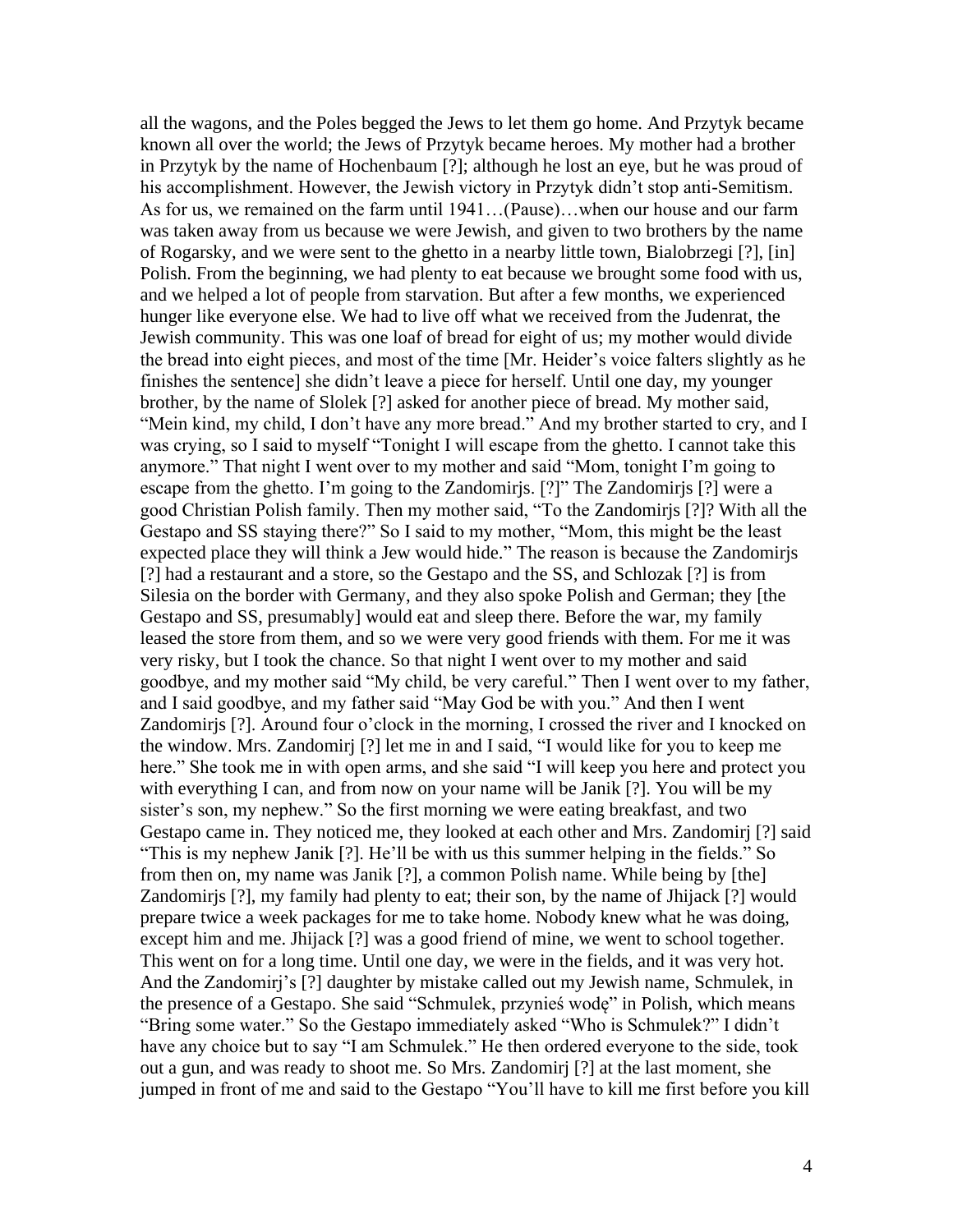him." After ignoring several warnings and not moving, the Gestapo yelled out "He's a Jew!" So Mrs. Zandomirj [?] said, "He's my son!" He finally promised her he wouldn't kill me; she saved my life by risking her own. In our village there were ten Jewish…Jews hidden by a Polish family by the name of Korovsky, all relatives of mine, all cousins; they all survived the war. We must not forget those righteous Polish people; they risked their lives by hiding Jews, and a lot of Jewish children. They deserve a lot of praise and recognition. It is unfortunate there were not more righteous gentiles who could have saved a lot more Jews. But from then on, I didn't feel safe with the Gestapo being around. And when my mother found out what happened, she ordered me to come home immediately. So I went back to the ghetto. After being a short time in the ghetto, there was a roundup of Jews to be sent to a concentration camp in Radom, Poland. I was walking with my younger brother when a Jewish policeman, my own cousin by the name of Nozeg [?] grabbed me and put me in a truck to be sent to the concentration camp in Radom. So I asked him, "Nozeg [?], why are you sending me to a concentration camp? You are my cousin!" And he said, "I WAS your cousin." In some cases, the Jewish police were worse than the Gestapo. So my brother ran home and told my mother what happened. She came running and crying, "Mein kind! Mein kind! My child! My child! Only God knows if I'll ever see you again! This was August of 1942. I was 17 years old, and after that [Mr. Heider's voice begins to break in sadness as he finishes the sentence] I never saw my mother or my whole family again. And I was sent to Radom to a munition factory. We were making guns for the Germans, so they could kill Jews. After being just a few days in Radom, there was an assembly. The SS asked us who was 30 years of age. They said they had a special treat for us. Eight boys came forward, and the SS hung all 8 of them- this was the greeting we received in Radom. A few days later, a Jewish policeman called me in a special room with two of my friends, and each one of us received twenty-five whips. We were accused of stealing a piece of bread. Two weeks later, the same Jewish policeman called me in again and said, "You are not producing enough." He then told an SS officer to give me another twenty-five whips. After about five or six whips, the Jewish policeman took the whip and said "Give it to me. I will show you how to give lashes." This was after being only a month in Radom. Then in late September of 1942, on a Sunday afternoon, a distant relative of mine, Abe Flekhe, came running to me with tears in his eyes and said "Schmulek, we'll never see our families again! [Mr. Heider's voice again begins to break as he continues] The whole ghetto was liquidated! And, oh, perhaps as many as 8,000 men, women, and children, together with my whole family, were sent to the gas chambers of Treblinka!" After receiving the tragic news of my family, I was crying and crying, until there were not more tears in my eyes. I cannot understand why the Jews of Bialobrzegi [?] didn't put up a fight. A handful of SS led 8,000 men, women, and children, where they walked 25 miles, 25 kilometers, to the nearest railroad station where they were packed in cattle cars, 60 people to a car, on the way to the gas chambers of Treblinka. They walked through thick forest and bushes and small villages, and no one tried to escape. If they would only dismantle some of the SS, and kill some of them, perhaps some of them could escape into the forest. We are partially to blame ourselves, for not putting up a fight; but instead, they went to the gas chambers of Treblinka, with the Shema Yisrael on their lips. So at that point I decided I didn't want to live any longer. Why should I live when there's nobody left from my family? All that's left of my family is a picture of my oldest sister Leah [?]. I am 17 years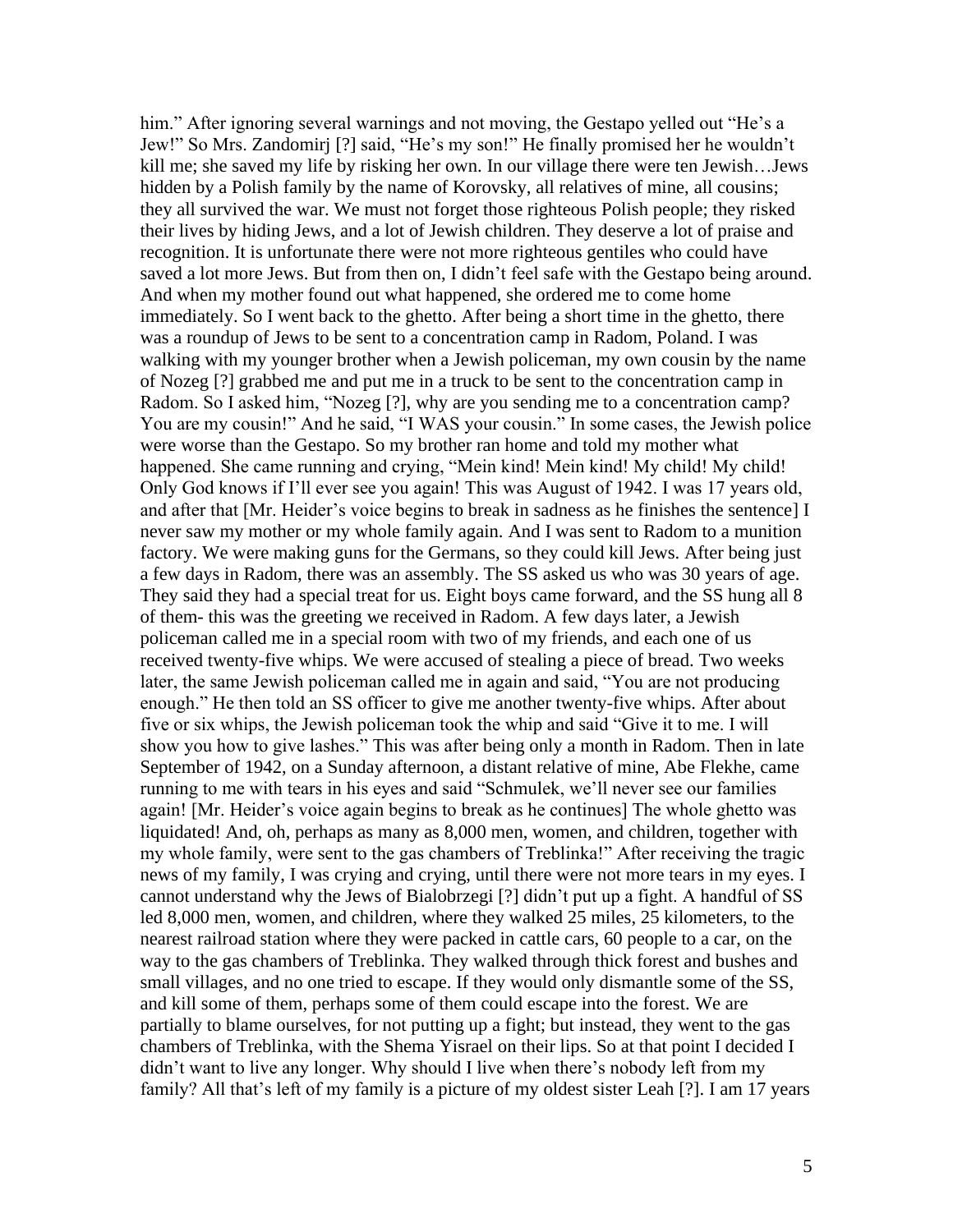old and I don't have… [Mr. Heider chokes back tears] …I don't have anybody left in this world. I lost my whole family; three sisters, two brothers, my mother, my father, and my nephew. Out of a family of nine, I am the only survivor. So at that point, I decided I would escape from the concentration camp, even though I knew I would be caught and the SS would kill me. So one Saturday night, I tried to escape, and a Jewish policeman captured me. The next day, Sunday morning, he started kicking and beating me, and I was bleeding all over. And at the same time, the camp doctor happened to came, to walk by, and he asked this policeman "What happened?" And the Jewish policeman said, "This so-and-so, he tried to escape from the camp, but I captured him and I am turning him over to the SS." So the doctor asked the policeman where I was from, and he said "This so-and-so, he is from Bialobrzeg [?]." God must have told me to say "I am not from Bialobrzeg [?], I am from the village of Byakov." So the doctor said "From Byakov?" And I said yes. So he asked me my name; in the concentration camps, we didn't have a name, we only had a number. So I said "My haftrink [?] number is 424. So the doctor said, "No, what is your REAL name?" And I said "Heider." And the doctor said "Heider? Oh my God, I know the whole family! What happened to your family?" I told him I lost my whole family, they were sent to the gas chambers of Treblinka. So he begged the policeman not to turn me over to the SS. He said, "Let's take him in to the Jewish Chief of Police." So he took me in and told him what happened. Then the police chief said, "Punish him in a different way. Don't turn him over to the SS. Give him twenty-five whips instead." So my body carries seventy-five whips. He then let me go. I remained in Radom until 1944. In 1944 the Russian army kept advancing in Poland, and the concentration camp in Radom was liquidated, and we were sent to Auschwitz. After marching on a death march for a week, in which many of us died, we were put on a train to Auschwitz. When we arrived in Auschwitz, we couldn't believe our own eyes. We were greeted with a beautiful orchestra and a big sign that said "Arbeit macht frei.", which means "Work makes free." After a while, we were given a half a loaf of bread. So we said to ourselves, "This cannot be Auschwitz." But this was German psychology- they would give us bread in the morning, and send us to the gas chambers in the evening. The same day, we went through a selection, facing the angel of death, Josef Mengele, waiting for him to decide whether I should live or be put in the gas chambers. Standing five in a row for a long time, and waiting for his decision. He finally came to my row, and he looked at me straight in my eyes for about 5 seconds or so, with my arms up halfway. Had he ordered me to raise my arms up a little higher, I would have had to drop the only picture of my sister, which I managed to save all those years under my arm, going through several selections, including Auschwitz, and even going into showers, going in one door and coming out another, I still managed to save the picture until this day. As I said, Mengele looked my straight in my eyes, and I kept pinching my cheeks to make myself look healthy; and he motioned me to the right. Had he motioned me to the left, I wouldn't be here today. After the selection in Auschwitz I was sent to a German air force base in Hessenthal, the Luftwaffe. So for the first week or so, we ate apples on the trees and begged bread from the German air force men. But then a few days, the SS took over the camp. While being in Hessenthal, one winter morning, there was a lot of snow and it was very cold. And I refused to go out for the apel [roll call]. The Jewish policeman started beating me and kicking me and said "You have to go out for the apel." I begged him, "Please let me stay in the barrack. I don't have any shoes." But he refused my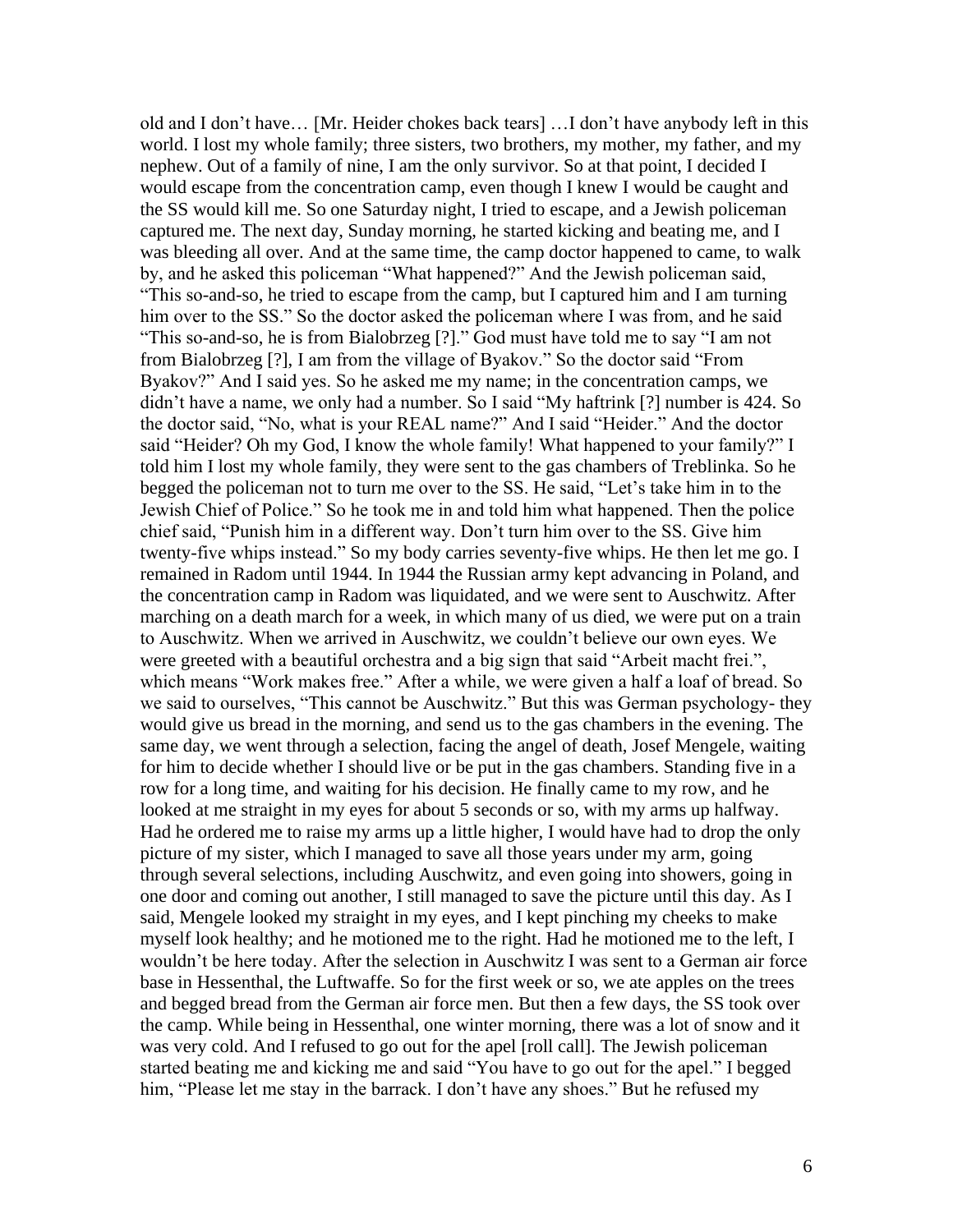begging. So I went, I waited until the last minute and I ran out barefooted, in the snow, in front of the Oberscharführer (Senior Squad Leader). I kept changing my feet so they wouldn't freeze, and the Oberscharführer asked me, "Where are your shoes?" And I said, "Herr Oberscharführer, I don't have any shoes. They are torn to pieces." He then ordered the Jewish policeman to give me shoes immediately. I took a chance, and it worked, And from then on, I remained in the camp. In this camp, Hessenthal, an epidemic broke out, and I was struck with the deadly disease typhus. Very few survived the typhus; I was among the few who survived. If it wasn't for a distant relative of mine, Abe Flekhe, only God knows if I would have survived. Abe Flekhe was also stricken with the typhus. And when I begged for a little water, Abe, as sick as he was, he virtually threw himself down from the bunk and gave me some water, even though the doctors said "It's no use to give him any water. He cannot live any longer. It's just a matter of minutes." After he gave me a little water, I started to feel a little bit better. And by still being sick with the typhus, the camp in Hessenthal was liquidated in 1945, due to the approach of the American army. And the minute we left the camp, American pilots bombed the train. And I was then put in a horse and wagon, and after a few days we were forced to walk again on a death march. Many of us died during the march. I myself couldn't walk any longer because I was still very sick, so I lied down and was waiting to be shot from the SS, when along came Abe Flekhe, and again he saved my life. He picked me up and said "Hang on to me. I'm not going to let you die here." He dragged me for a while, and then he too collapsed, and finally we were put on a train to Dachau. In Dachau we didn't work, facing starvation, and were just waiting to be sent to the gas chambers. While being in Dachau, we witnessed American planes flying overhead on the way to Munich, to bomb Munich, Germany. We prayed they would drop some bombs on the camp- we would have rather died from American bombs than from a German bullet. But our prayers were not answered- they just kept flying to Munich. We could see the smoke and hear the explosions, because Munich was only seven kilometers from Dachau. The only reason I survived Dachau was because I was only there for a short time. Although I was only a short time, I experienced the most inhumane conditions. In Dachau, in order to go out to get some watery soup, we had to climb over piles of dead bodies; and we didn't know if the smell was from the soup or from the dead remains of the people. As for my experience, when I first went to get the soup, I asked for a piece of potato, which I couldn't find in my soup. And a Jewish kapo hit me over the head, and I had to drop the soup. And then when I tried to pick up whatever was left on the ground, he smashed it with his shoes. Therefore, many, many times I didn't go for the soup. And I didn't care if I would live or if I would die. Life was meaningless, and there was no hope of survival. I lived most of the time eating the piece of bread… [He switches pages again, and loses his place briefly, finding it again with help from Mark.] …we received each day. [Smiling at the audience, he says "At my age, I cannot see so good."] There was only one pound of bread for eight people. After being a short time in Dachau, we were again forced to leave the camp and put on a train in cattle cars, 60 people to a car, with no food, no water, and no sanitary facilities. It was standing room only. And the smell of the human waste was almost impossible. Many of us died on the train. After leaving Dachau, with no place to go, just going back and forth, and finally we were liberated on the train on April 30, 1945. And now, I would like to describe life in the concentration camps. We would get up six o'clock in the morning, rain or shine, we would wait for two hours until everybody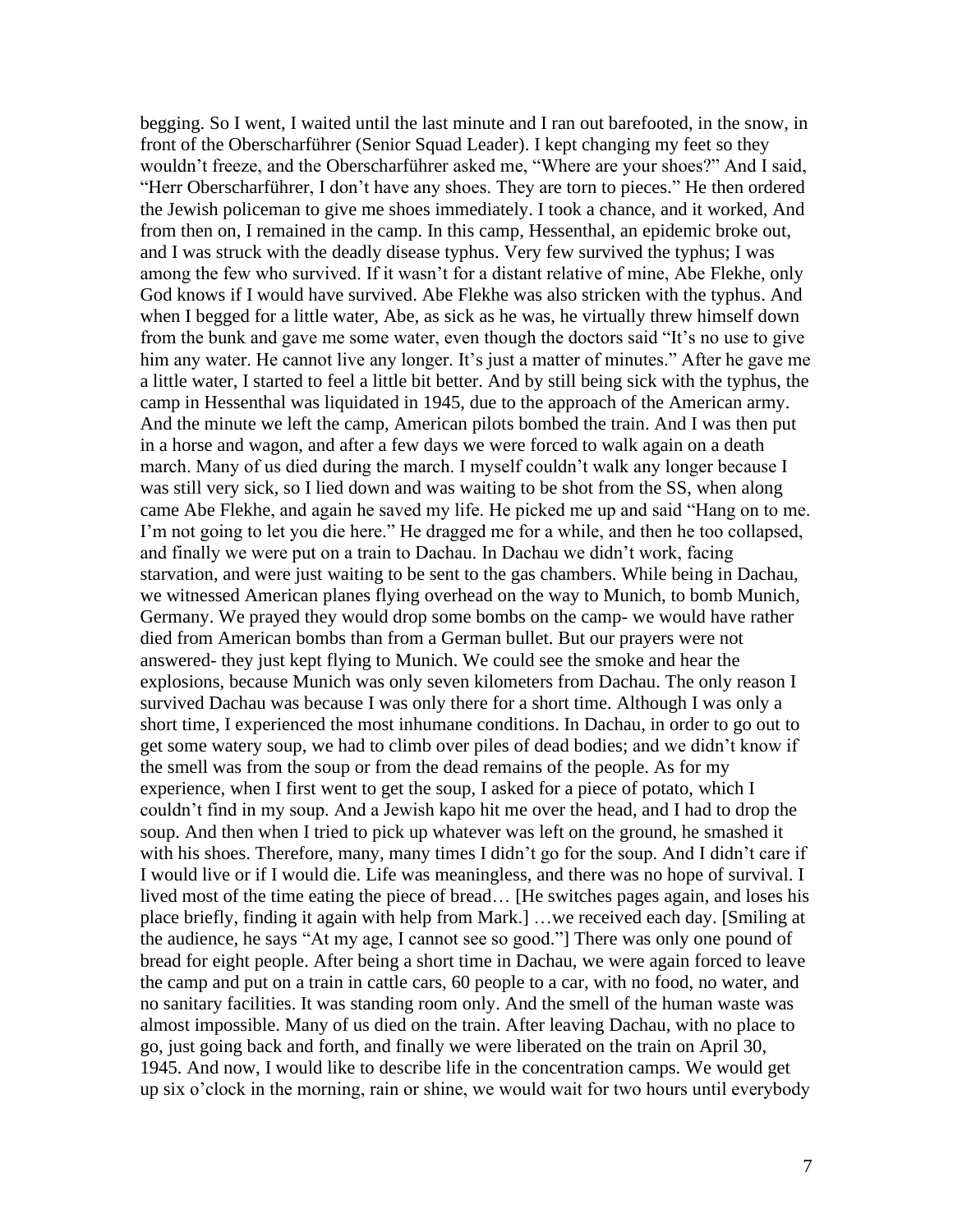was accounted for. We would then go to work and return to the barracks at six o'clock in the evening, and sometimes later. We went through the same routine every day, with no hope of a better tomorrow. We lived like animals; no sanitary facilities, no hot water, no showers, no shirts, no underwear, just a camp uniform. In one particular camp, Hessenthal, we didn't have a shower for three months. The lice would eat us up alive. I had a shirt, but the more I washed it, the more lice appeared- even the lice liked clean. I wore it for three years; all that was left was shredded pieces. No one of us would think of survival; we just lived from day to day, or from minute to minute. Our daily living consisted of a piece of bread and soup. When we received a piece of bread and the soup, we only hoped to find a piece of potato at the bottom. Most of the time there was nothing but cloudy water; this had to last us twenty-four hours. When we received our piece of bread, there was always a discussion; should you eat up the piece of bread and wait twenty-four hours, or should you save it until morning and hope that nobody would steal it from you during the night. And those who deny that the Holocaust ever happened, I only wish it should have been them in Auschwitz and Dachau instead of me; I wonder if they would still deny the Holocaust. Now, ladies and gentlemen, I am asking the world, including the United States of America and the Jewish community in America; why didn't they demonstrate twenty-four hours a day in front of the White House, demanding from President Roosevelt to intervene on behalf of the Jews in Europe, knowing that Hitler and the Nazis are killing Jews by the millions. In the meantime, Hitler and Himmler were planning the Final Solution of the Jewish problem. So, they started to build ghettos, concentration camps, and crematoriums where six million Jewish people perished because the world kept silent. Although many other nationalities suffered tremendously, no one suffered as the Jews. Among the six million Jews who perished in the Holocaust, one and a half million Jewish children cried out from the ashes of Auschwitz, Majdanek, and Treblinka. They ask "Why? What have we done? We are children, just like any other children! We don't have the right to live because we are Jewish?" They kept asking why, and sadly there is no answer. And where was God? We are supposed to be the chosen people. But perhaps even God doesn't know the answer, or there is no answer. It should be a tragic lesson learned, never to be forgotten. In their names I am asking you, ladies and gentlemen, to observe Yom HaShoah, the Day of Remembrance, לדור מדור"] me-dor le-dor" in Hebrew], "from generation to generation," so that their names shall never be forgotten. Let the one and a half million Jewish children know that you will keep up their memories forever. I recently spoke about the grandparents. Most of the Holocaust survivors lost their parents, including myself. Therefore, our children never had grandparents. It is the most painful answer when a child asks "Where are my grandparents? Why don't they come to visit us? Where are they?" How do you explain to a child that your grandparents will never come to visit you? All that's left of your grandparents are ashes from the crematoriums of Auschwitz, Majdanek, and Treblinka, and others. And as painful as it is, you have to tell your children what happened to their grandparents. And by telling our children and grandchildren, perhaps we can prevent another Holocaust. And now, ladies and gentlemen, I am asking the German people, who witnessed the Kristallnacht of November 10, 1938, the Night of the Broken Glass. Hundreds of Jews were killed during the Kristallnacht; they witnessed the destruction of Jewish synagogues, the burning of Jewish prayer books, the destruction of Jewish properties. The German people knew in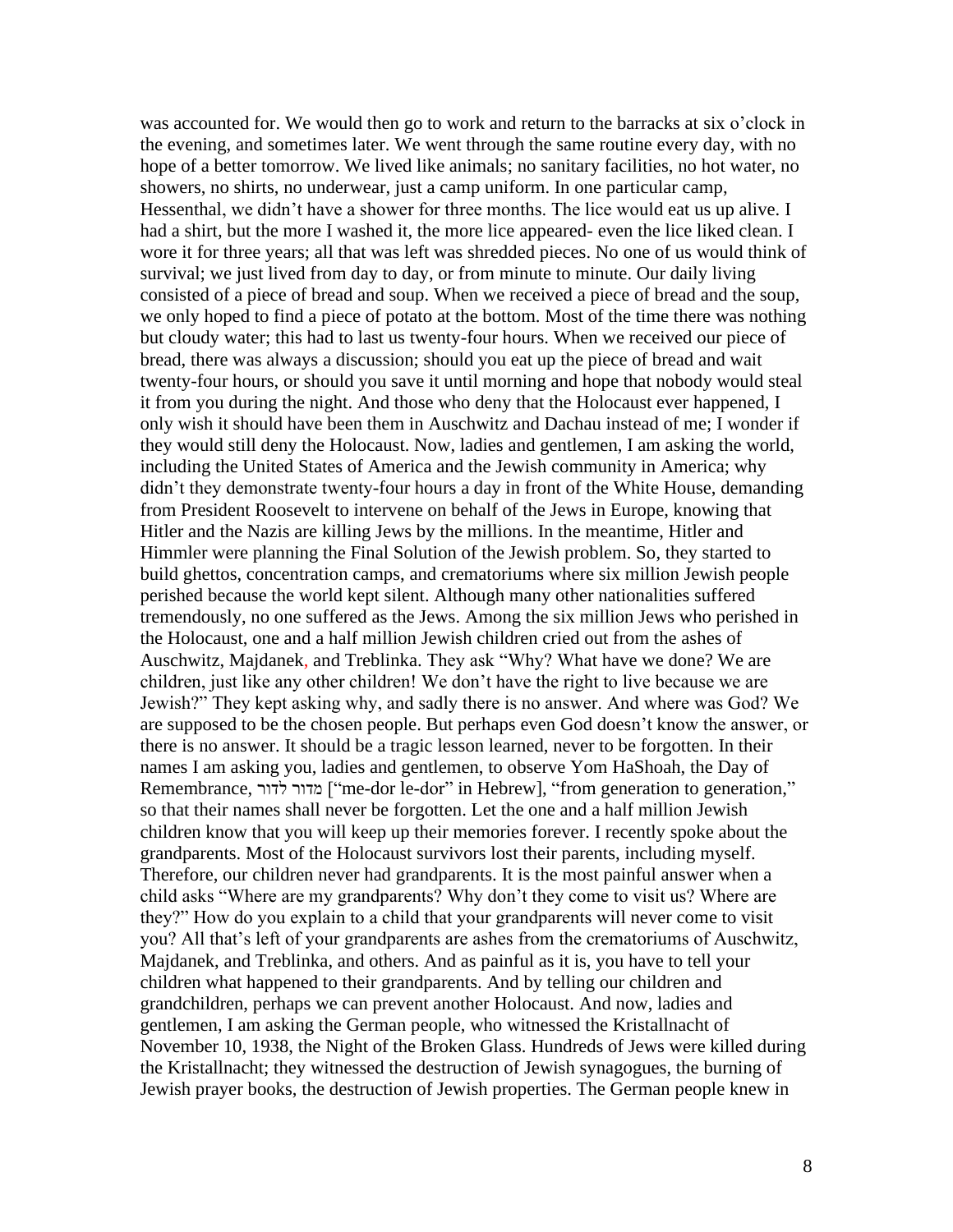1933 that Hitler hated Jews. But as long as they kept killing Jews, the United States and the rest of the world kept silent; including Pope Pius XII, the most influential pope. He should have intervened to Mussolini on behalf of the Jews. Perhaps he could have some influence on Hitler. But he also chose to be silent. Had they not been silent, perhaps six million Jews would not have perished during the Holocaust. After the Kristallnacht, some Jews escaped Germany. Some of them came to the United States; some families came to Dayton, Ohio, like the Apels [?] and the Mays [?] who settled in Dayton. Some Jews from Germany came to our village, and they told us what Hitler is doing to the Jews; he's killing Jews for no reason whatsoever, just because they were Jewish. And now ladies and gentlemen, as we observe the  $70<sup>th</sup>$  year of the liberation of Europe from Nazi Germany, and especially the liberation of concentration camps including Dachau, where I was liberated from on April 30, 1945. When I look back 70 years ago, I keep asking myself "Is this a dream? How did I survive 5 years in ghettos and concentration camps, starving from hunger, barely surviving on a tiny piece of bread and a little bit of watery soup?" Going through an operation without anesthesia, on a Sunday at 6 am in the morning, when the SS were still asleep, taping my mouth shut so I couldn't cry or scream, and only God could feel my pain [Mr. Heider's voice cracks as he says this]. It was a miracle of miracles that I survived those five years. I could never have dreamed that I would be here 70 years later at Wright State University in Dayton, Ohio, in the USA, telling my story to you, ladies and gentlemen. [Mr. Heider reaches for his water] I'm going to get a little schnapps. [Crowd chuckles as Mr. Heider drinks]. And although I survived the Holocaust, the images from the piles of dead bodies and the sadistic smiling face of Josef Mengele and other… [Mr. Heider, wrestling with emotions, pauses, then continues shakily] and other images will remain with me for the rest of my life. Ladies and gentlemen, thank you for coming and for sharing with me just a small part of my life during the Holocaust. And on behalf of the Holocaust survivors around the world, we would like to extend our sincere gratitude to the American army, the British army, and the Russian army for liberating us from slavery in Nazi Germany. And thank you all for keeping up the memories of the six million Jews who perished during the Holocaust. And a special thanks to Mark Verman for making all the arrangements for my being here. I'd like to conclude with these words; as long as the gates to Yisrael are open, the doors to the crematoriums are going to be closed forever. And in the memories of the six million Jewish people who perished during the Holocaust, including one and a half million Jewish children, let us just say these two words: never again. They'll hear our voices, and they'll sleep in peace. Thank you, and may God bless you.

[Crowd applauds, as Mark hands Mr. Heider a tallit (?), as Mr. Heider prepares to give a prayer]

Mark: So Mr. Heider is going to say a memorial prayer, and then afterwards there will be a question and answer period, and we'll have an open discussion with him.

[Pause while Mark helps Mr. Heider sort through his papers. Mr. Heider drinks from his cup of water again.]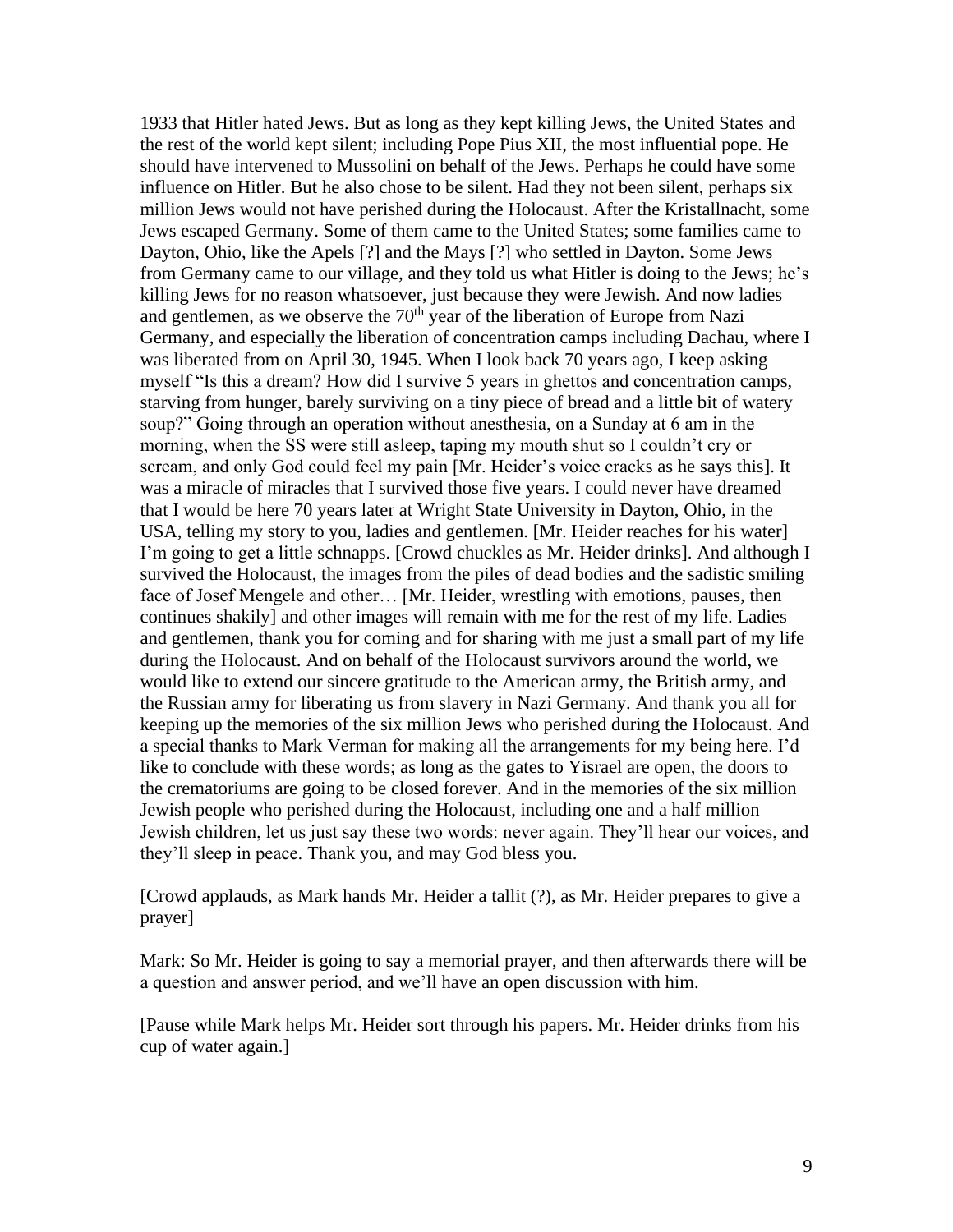Samuel: One schnapps didn't do it. Have to have another. [Turns to Mark] L'Chaim [to life].

#### Mark: L'Chaim

Samuel: "L'Chaim" means "to life." [Pause as Mr. Heider readjusts his glasses] I'm getting old, I cannot see. Ladies and gentlemen, before I make this special prayer, El Malei Rachamim [God who is full of mercy] for the six million for the six million Jewish people who perished during the Holocaust. It has been 70 years ago, on April 30, 1945, and I was liberated from Dachau. I'll describe exactly how it all began. On April 23, 1945, around six o'clock in the morning, the Jewish police and the kapos started to chase us out from the barracks, yelling "Rouse! Rouse!" and we assembled at the railroad station. After receiving a piece of bread and some ersatz coffee, substitute coffee, we were pushed in cattle cars, sixty people to a car, with no food, no water, and no sanitary facilities, and just waiting to move. And by still being on the train, with the doors still open, out of nowhere American pilots flying over the train, almost touching the roofs, and starting to bomb. They bombed the locomotive, unable it to move, and also shooting with machine guns and killing a lot of SS, and also killing the commander of the train. He was assigned to take us all to the mountains and to dynamite the whole transport, the whole train, with no survivors, and as we learned later on. But as we always lived with miracles, this was a miracle of miracles, that the commander was killed, because the other commander who took over the transport saved our lives by diverting the train in another direction, and just going back and forth. And after travelling five days, and the smell of the human waste was just unbearable, we finally stopped in a place called Stalta. And while we were still on the train, a day before the liberation, I was very skinny, I only weighed 75 pounds. So, I managed to squeeze myself from the railroad car and I walked into a house nearby, hoping to get a piece of bread. When I walked in, an SS officer was sitting and he was eating a piece of bread with milk. When I noticed the officer, I raised my arms and excused myself, and I said [it] in German, and I was ready to leave. So the officer said "Don't be afraid, come, sit down," and told the lady to get the boy a piece of bread. And I said again, "Thank you, please let me go." But the SS officer said again, "Don't be afraid, sit down." So I sat down and I was eating a piece of bread and drinking some milk, some hot milk. So I said to myself, "Am I dreaming? I am sitting with an SS officer by the same table." And as we were sitting he said to me, "Tomorrow you are going to be liberated. You are going to be free. The Americans are seven kilometers from here." So I finished eating and I got up and I thanked him and the lady, and I was ready to leave. So the lady gave me another piece of bread, and she kept looking at me and said "Gott, mein Gott [God, oh My God]…how could they do this to human beings?" And when I was ready to leave, the SS officer said "Come with me," and we walked out from the house. He took out a razor blade and told me to cut off his SS insignia, and I did so, and I squeezed myself back into the railroad car, and I told everyone what happened, that we will be liberated tomorrow. No one would believe me; "He is crazy, he doesn't know what he is talking [about]! He must be dreaming!" And they said, "You were sitting with an SS officer, by the same table? Are you out of your mind? What are you talking [about]? And he told you that tomorrow we're going to be free, we'll be liberated?" No one would believe me. And the conversation was going on almost the whole night. And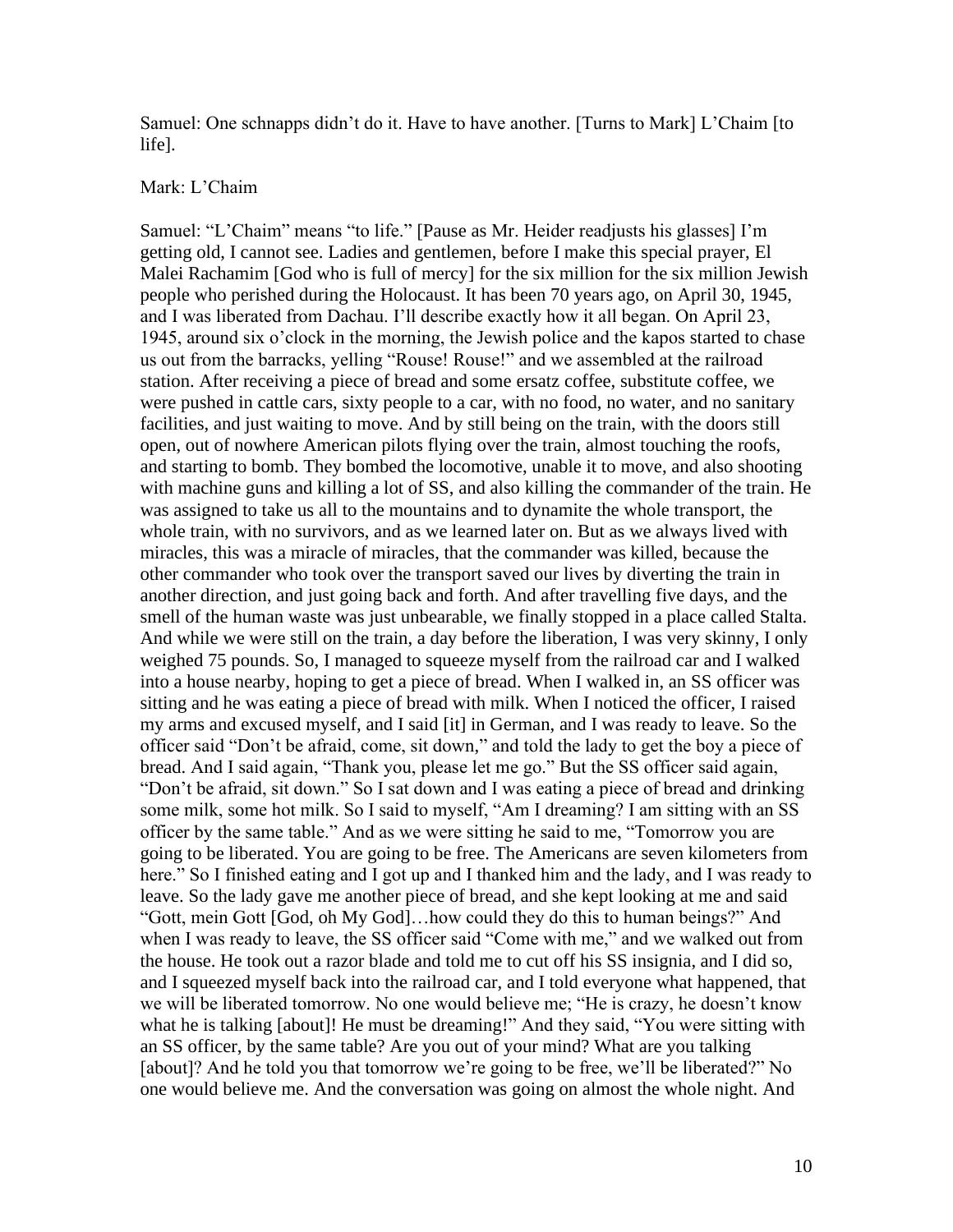around 9:30 in the morning, on April 30, 1945, we hear a tremendous rumbling, and the rumbling became louder and louder, and one of us said in Polish, "To sa czotgi!" "Those are tanks!" And about the same time, we were ordered out of the train and not to move. We didn't know what to make out of this. And after a while, we saw a lot of tanks on the nearby highway. A few tanks turned in our direction. The closer they came, one of us started yelling in Yiddish, "Americane! Americane!" "Americans! Americans!" The most beautiful sound I ever heard. And about the same time, a young soldier, and perhaps ten others, came from behind one of the tanks. And as he approached us with a little machine gun and said in broken German, "Du habt keine angst. Du bist frei." "Don't be afraid. You are free." Those words will remain with me for the rest of my life. In the early hours after the liberation, I was like in a dream. After five years of slavery, I was really free; after five years of [the most] inhumane conditions mankind has ever known, I am really free. It is a miracle of miracles that I am here today. [Pauses] Gonna get another schnapps. [Takes a drink of water]. And now ladies and gentlemen, please rise for the prayer, the El Malei Rachamim.

[Everybody stands up, and Mr. Heider begins the prayer]

### Samuel: [*translated from Hebrew*]

O God, full of compassion, You who dwellest on high! Grant perfect rest beneath the sheltering wings of Your presence, among the holy and pure who shine as the brightness of the firmament unto the souls of those who have gone unto eternity. Lord of mercy, bring them under the cover of Your wings, and let their souls be bound up in the bond of eternal life. Be You their possession, and may their repose be peace, Amen.

[Prayer ends at 1:00:32. Marks asks everyone to be seated, removes Mr. Heider's his tallit [prayer shawl].

Mark: So now we'll open it up to questions, and you can ask Mr. Heider for further clarification about his experiences, his thoughts about the Holocaust.

#### Samuel: Any questions?

Audience member: Yeah, I had a question. So, I kind of read up on your story prior to this, and I read that you kept your sister's picture even, like, in the shower and everything, and you mentioned multiple times throughout this that you kind of lost hope and that you had no hope. Yeah, I'm confused; like, I don't believe that because you held on to this picture for so long, so what was the reason behind that? You held a picture of your sister but you felt so hopeless.

Samuel: Well, this was the only picture what I had from my family. And like I said, I managed to hide the picture under my arms all those years. And to be honest with you, there was no hope of survival- we only lived from day to day or from minute to minute. We never believed that we would survive, no one of us.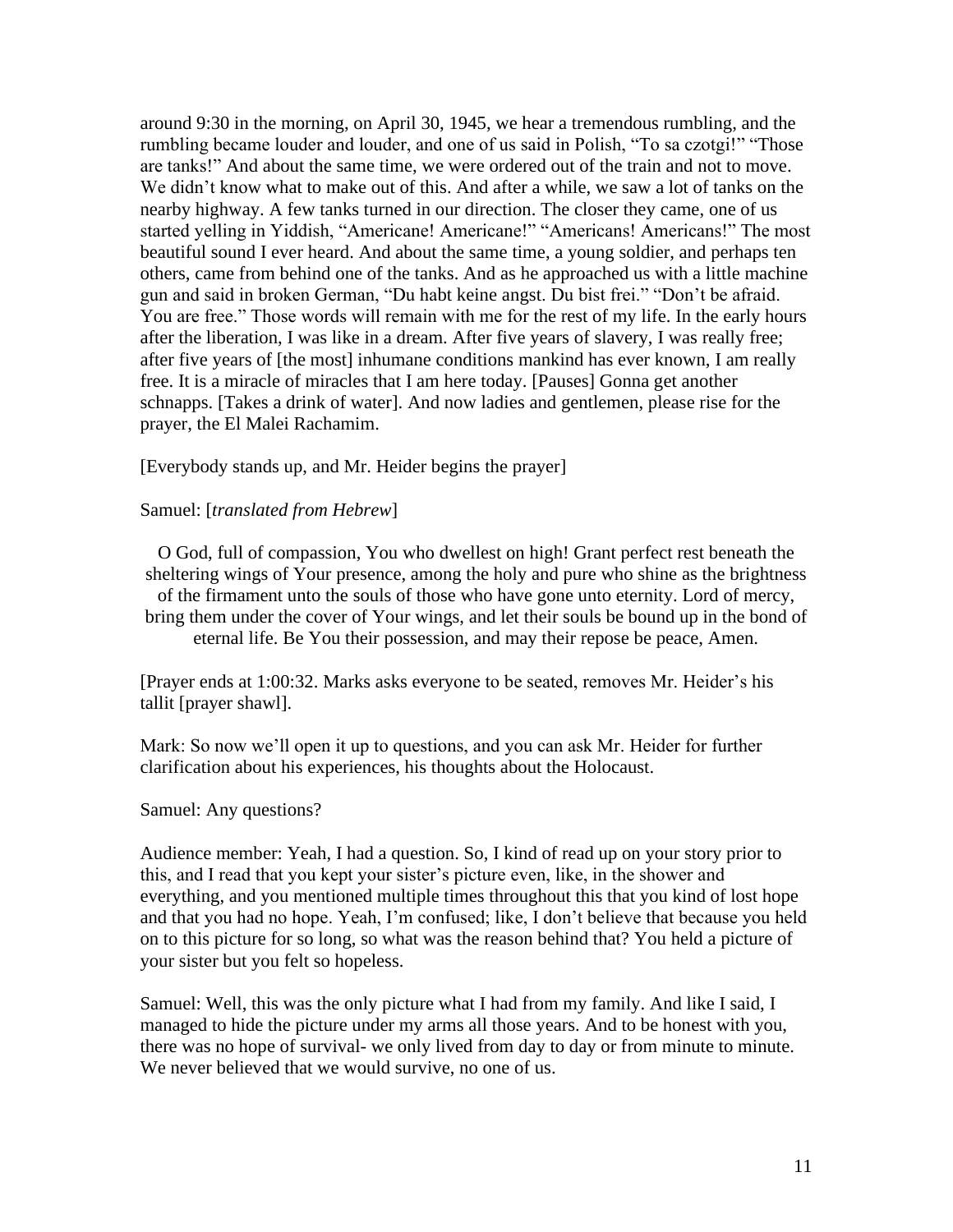Mark: Other questions? Yeah, please, in the back.

Audience member: What was your life like after? How did you start your life- What did you do after the Holocaust?

Samuel: After the Holocaust, after I was liberated, I was sent to an *aholungslage* [?], which means like a sanitorium. I was sent to this camp by the name of Lagestein. And three Russian girls were assigned to take care of me twenty-four hours a day, because I was very, very frail; like I said, I only weighed 75 pounds. They cooked for me, they bathed me, they looked out for me. They made special, special meals, and most of them were with milk, so I wouldn't eat any meat or anything else until I recuperated. As a matter of fact, after three months, I was in this camp, this Lagestein, for three months. And in August of 1945, I was sent to a DP camp, a displaced person camp, in Germany, by the name of Landsbergh am Lech. By the way, the same camp, the same city, where Hitler was imprisoned, [after his failed Beer Hall Putsch in 1923] and the same city, Landsbergh am Lech, where he wrote his book *Mein Kampf*. He wrote the book for a thousand-year Reich, as maybe some of you read the book. And he almost succeeded.

Mark: So why don't you tell us a little bit more about what happened after you were sent to the DP camp?

Samuel: In 1945 I came, like I said, in August 1945, and I was from 1945 until 1950. In 1950, I was sent through the HIAS, the Jewish organization, I was sent to the United States of America, and they sent me to Dayton, Ohio, and we lived in Dayton, Ohio ever since. And this is how I spent the five years after the concentration camp.

Mark: Your wife was also a Holocaust survivor. How did you meet? Tell us a little about her story too.

Samuel: After 1945, I was looking for a Jewish girl. [Crowd chuckles]. To be honest with you, where I was, there was no Jewish girls. I found out, in a town, Bergen-Belsen, it was a concentration camp, I found out there were a lot of Jewish girls in this camp. Unfortunately, my wife passed away not too long ago. I met my wife in this camp in Bergen-Belsen, on a Saturday night. I went to a dance, and there were a lot of girls, and I noticed my wife- I called her Fela, because this was her Polish name- and I approached her, and I looked at her; she had long dark hair, dark eyes, she was so beautiful. So I walked over to her and I said in Yiddish, in Jewish, "Would you like to dance?" And she said in Polish, "I don't understand Jewish." So I said, "Alright, I'll speak to you [in] Polish." And I asked her in Polish if she would like to dance. And she said, "I don't know how to dance." So I said, "Don't worry, I don't know either." [Crowd and Mr. Heider laugh]. So, and then I spent with her some times and I asked her if she would like to go with me to Landsbergh and stay with me. This was in 1945. She agreed to go back with me to Landsbergh, and in 1946 we got married, in Landsbergh, and our son was born in 1947 in Germany. And in 1950, we came to the United States of America, to the land of freedom. This is how I met my wife.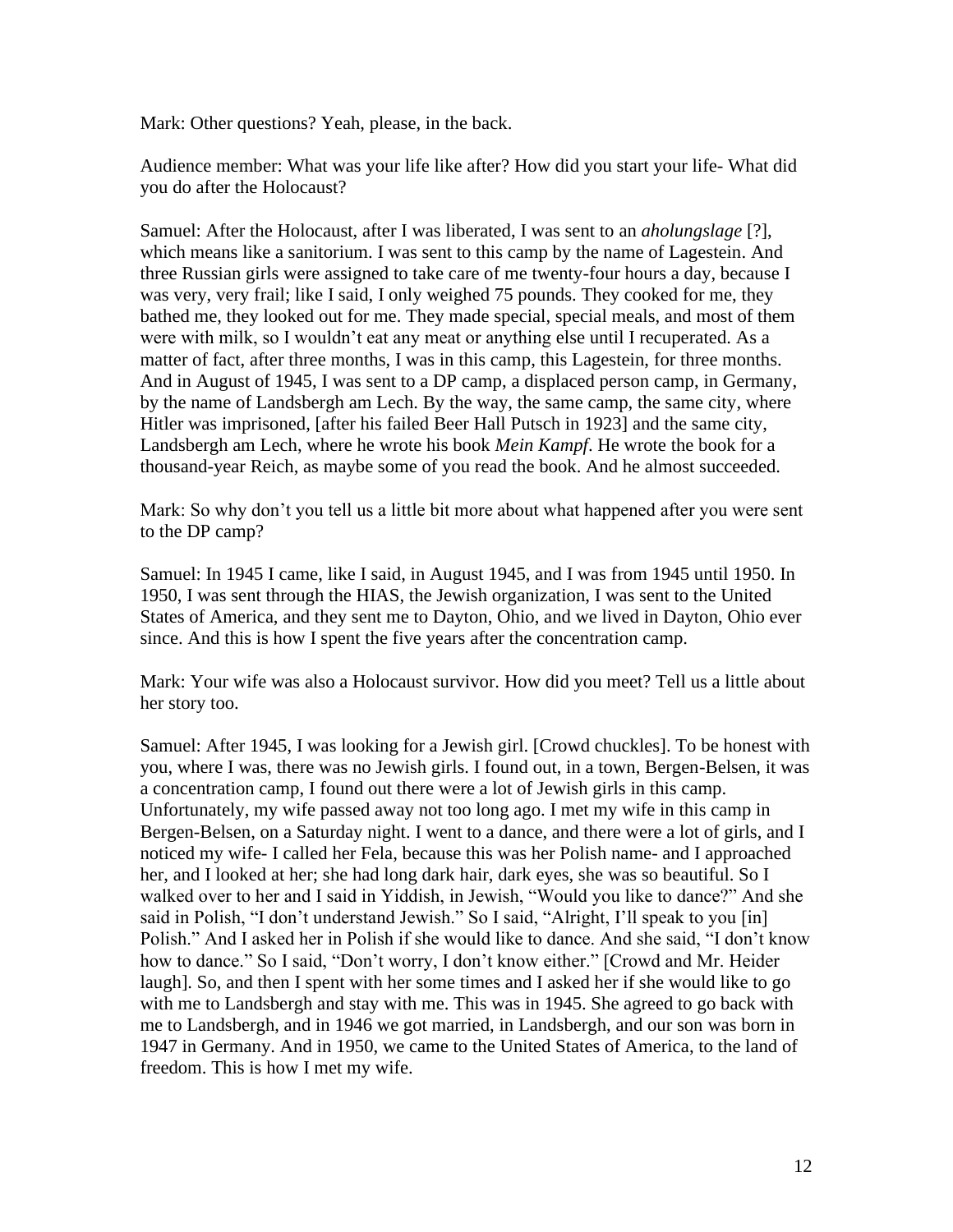Mark: Thank you for sharing that. There's a question in the back for you Sam.

Audience member: Do you have the picture of your sister still?

[Mr. Heider turns to Mark, as he didn't hear] Mark: Do you still have the picture of your sister?

Samuel: Absolutely, yeah, until this day. I made a big, big frame, and I also have the little picture which I saved. This was taken in 1936, before the war. Yes, I still have the picture.

Mark: Yeah, there's a question here for you, in the front.

Audience member: Do you just have the one son, and do you have any grandchildren?

Samuel: Yes, Ken Ohara [?] [Crowd chuckles]. I have five grandchildren. I have two daughters and my son which was born in Germany, and I have five grandchildren, and one of them is twins, twin boys. They work in Columbus for Honda, they're engineers. So I'm blessed with five grandchildren. Biz hundert un tsvantsik [until 120 years].

Same audience member: What kind of work did you do when you came to Dayton?

Samuel: That's a big story. [Mr. Heider, Mark, and the crowd all laugh]. When I came to Dayton, I didn't speak a word of English. So I, eh, I knew a little bit [of] tailoring, so the Jewish community asked me, what do I know? I said, "I think I know some tailoring." So he took me in to the Metropolitan, at that time, Metropolitan Clothing Store. And I was there for five years, and I worked for Metropolitan. And after five years, I went into the business for myself, and I was in the junk business, collecting scrap. I went out with a truck, which I paid \$210 for it, and most of the time I had to push it. [Mr. Heider and the crowd chuckle]. Going down the hill was alright, but going up the hill it refused to go. [More chuckling]. So, and I built up a business in Dayton, Ohio and then in Florida too. And I remained in the junk business until I was forced to sell it because of my health. And I gave up the business when I got sick. I had three bypasses; I still have the defibrillators, four defibrillators. That's why I cannot walk so good, because I don't have no circulation in my legs. Now, this was my business when I come to Dayton, Ohio. [Mr. Heider smiles].

Mark: Other questions?

Audience member: Can I make a comment? It wasn't the junk business. It sounds, junk business sounds good. He was in the metal salvage business-

Samuel: No, recycling!

[Crowd, Mark, and Mr. Heider laugh]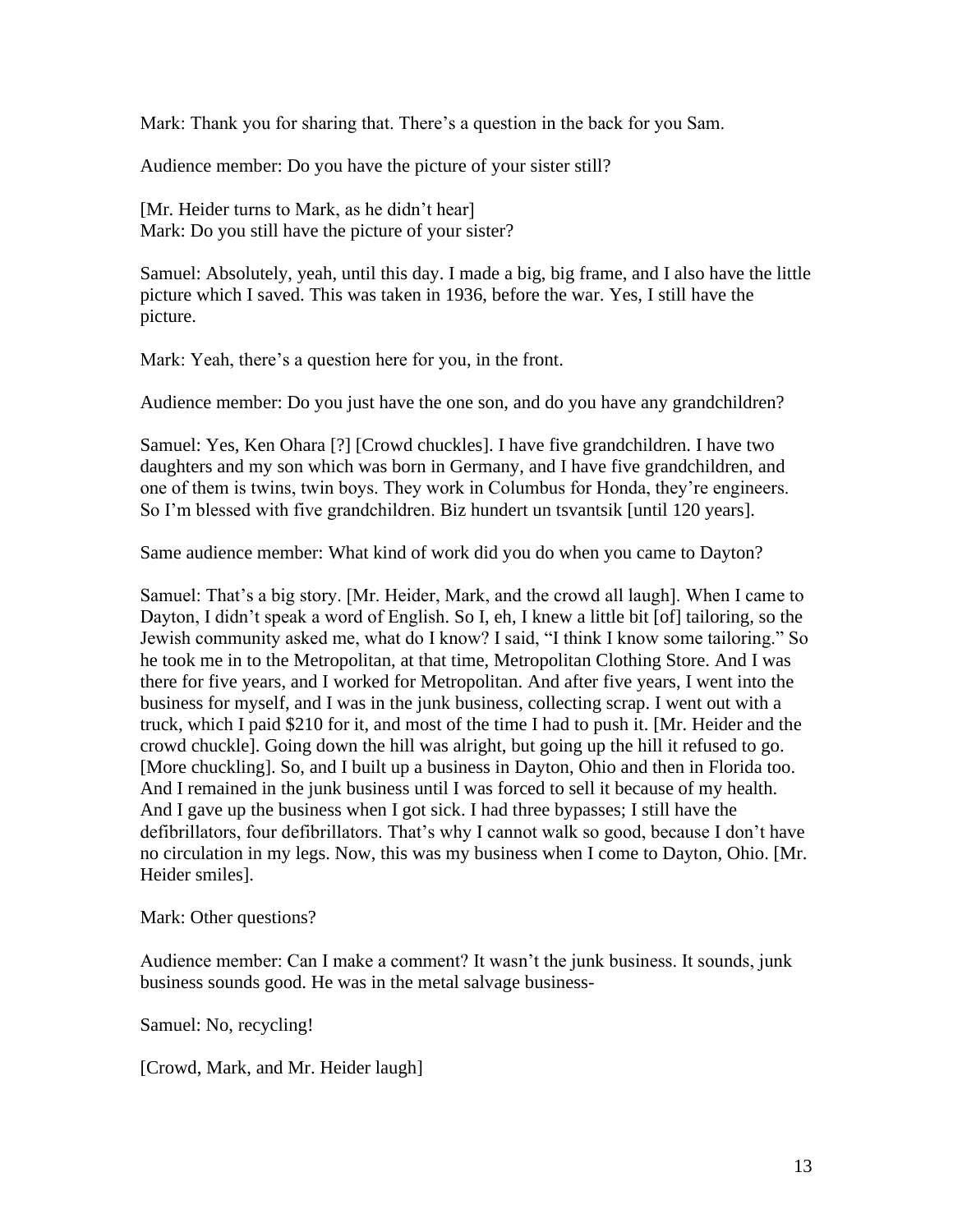Same audience member: Metal recycling business, and he knew what he was doing.

Samuel: And you want to know something? If somebody asked me, what am I? I said, I am a M.D.- metal doctor.

Mark: Metal doctor?

[Everyone laughs]

Mark: Okay, yeah, thanks for that comment. There was a question…oh, okay, in the back.

Audience member: What are all the languages you speak?

Samuel: Me? Let's see…Polish, Jewish, German, Russian, Hungarian. Five languages.

Same audience member: And English

Mark: Oh, you forgot English.

Samuel: I did?

Mark: Yeah, yeah, so that's six!

[Everyone laughs]

Samuel: But I don't speak good English!

Mark: Oh, you don't speak good English. Your English is fine.

Samuel: You think so?

Mark: Yeah, absolutely, we can all understand you.

Samuel: Well, I went to school. When I came here to Dayton I went to night classes. And after six months or so I went to high school here, for about maybe two weeks or so, and I said to myself, "In high school I cannot make a living." [Everyone laughs]. I was 21 yeah? Let's see [starts counting on his hand] twenty four, twenty five… [Mr. Heider chuckles]

Mark: Um, oh, there's another question up here.

Audience member: Do you ever worry about it happening again?

Samuel: Many, many times. Let's face it, what's going on now in the world, including Iran, we hope and pray that history doesn't repeat itself. Because we trusted Hitler too,